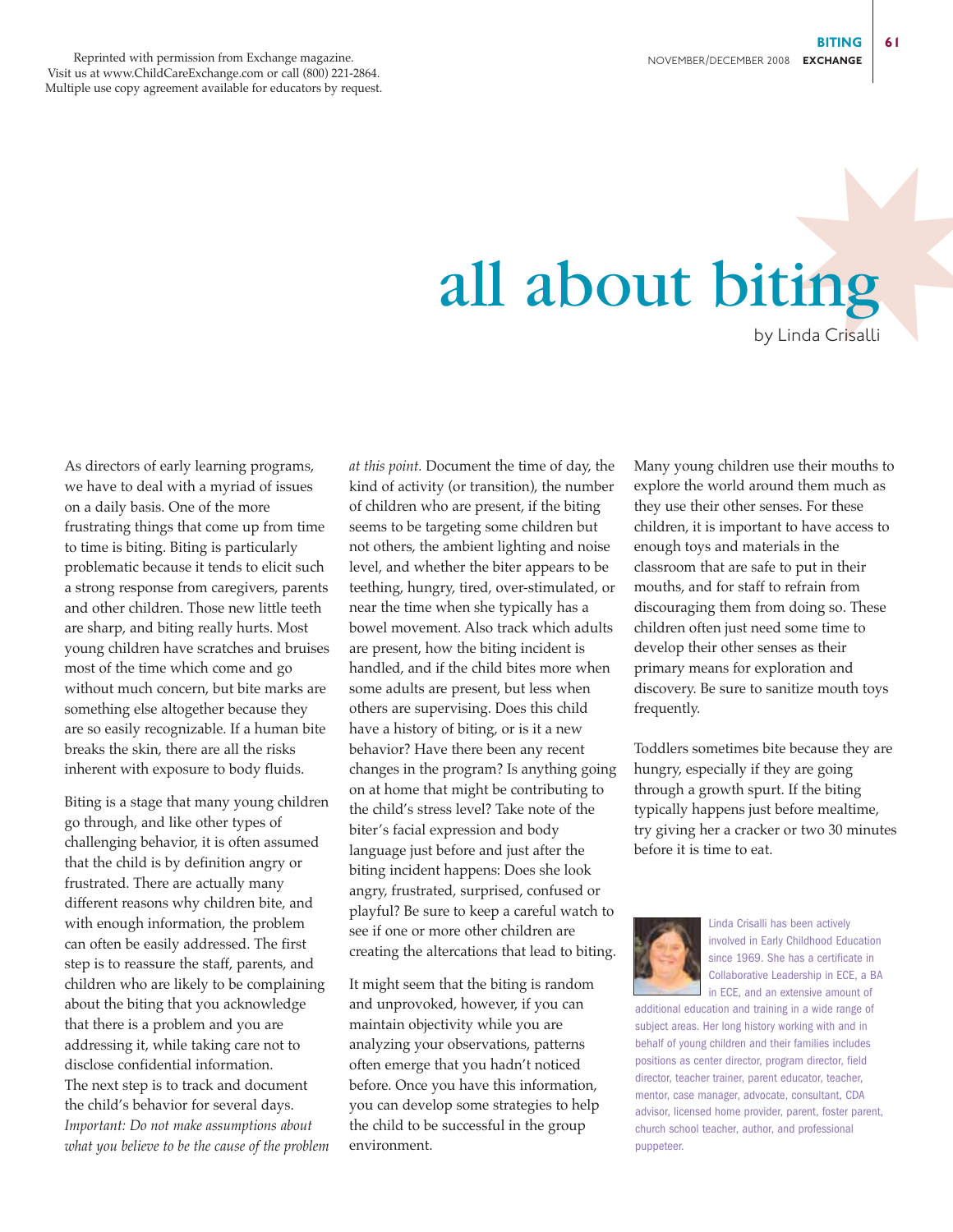Biting often happens when a child is teething, both because she is in pain and chewing can relieve the discomfort, and because the pain makes her grouchy. Be sure to have a variety of teething toys available for her to chew on. If there is easy access to a refrigerator, chilling the teething toys can often be helpful. Speak to her parents about using a pain reliever and/or a gum-numbing product.

Sometimes young children bite when they are trying to express affection, especially if they have observed adults who kiss each other enthusiastically on the mouth, face, neck, and shoulders with their lips parted. Some adults show playful affection to their toddlers by playfully putting their open mouths on the child's tummy or neck and blowing. When the child tries to replicate these behaviors with her friends, she might not realize that she is actually biting them and hurting them. You might consider speaking with the parents and suggest that they choose another way to express their affection towards her and towards each other when they are in her presence.

Some people, including very young people, have a natural need for more personal space than others. Unfortunately for them there are also people who have a natural tendency to invade other's personal space. If you have a pairing of a space-needy child and a space-invading child, biting and/or other aggressive behaviors often happen. Whenever possible, try to avoid situations which could make the biter feel 'cornered.' Put her favorite toys and materials at the end of the shelf, not in the corner. Put her on the end of the lunch table, and be sure that there is enough space around her rest mat during naptime. During transitions, be sure to keep some space between this child and others.

## **Don't fence me in…**

*18-month-old Nickie was a biter, especially when it came to her best friend Mandy. It*

*just seemed as though these two toddlers had a love-hate relationship. They would play together nicely for long periods of time, and then out of the blue (or so it seemed) Nickie would strike! Nickie was clearly a person who needed her personal space, and Mandy often managed to be much too close for Nickie's comfort. By rearranging the materials in the classroom and taking care to give Nickie a little more space, and by supervising Mandy closely to keep her from getting too close, the biting diminished.* 

Sometimes a diagnosed or undiagnosed medical or dental problem is at the bottom of the problem. Watch for any reactions that the child might have to certain foods that might indicate that her teeth could be sensitive to heat, cold, or foods that are acidic or sugary. Does she act out at times of the day that are related to how long it has been since she last ate? This could indicate a possible medical problem such as blood sugar issues (hypoglycemia?), digestive issues (acid reflux?), or pervasive food sensitivities. A referral to the pediatrician might be indicated to rule these things out.

## **A sight for sore eyes…**

*20 month-old Lily was a world-class biter. She bit hard, she bit often, and it almost always broke the skin. The behavior appeared to be random and unprovoked. She was not yet two years old and she had already been expelled from four childcare programs. Close observation revealed that when someone came within her little arm's distance, Lily appeared to be frightened, or perhaps disoriented for a split second before she lunged at them to bite. Both of Lily's parents had worn glasses since they were young children, and an eye examination revealed that Lily too had a problem with her vision. When someone approaching her came to that point where her focus changed, it frightened her and she bit. Once Lily was fitted for glasses, the biting stopped.* 

Sometimes the classroom environment is the culprit. For some children, an environment that is over-stimulating can have a negative impact on their impulse control and tolerance of frustration.

Is the classroom environment visually over-stimulating? Is it cluttered and unorganized? Looking around the classroom, is there any place for your eyes to rest, or is every surface decorated?

Too many or too few activity choices can be problematic. There should be more choices than there are children, but not so many as to be overwhelming.

What is the sound level and sound quality in the classroom like? Try using — or eliminating — soft music to create a background of white noise. What are the teachers' voices like? When the children are noisy, some adults have the tendency to try to raise their voices over the din. Try whispering instead.

What is the color scheme of the classroom? Sometimes the over use of hot emotional colors — red, yellow, orange, hot pink, etc. — can impact the stress level of the classroom. Try using cool colors for the bulletin board background, table covers, area rugs and any other large expanses of color.

Think about the lighting in the classroom. If it's possible to turn down or eliminate some of the florescent lighting for all or part of the day, it is often helpful. Take advantage of all of the natural light that is available, and try using lamps to soften the lightening.

Try reducing or eliminating the use of mobiles, center labels, banners etc., that are hung from the ceiling. The subtle movement of these things can be an assault to the peripheral vision for some children, which can be stressful.